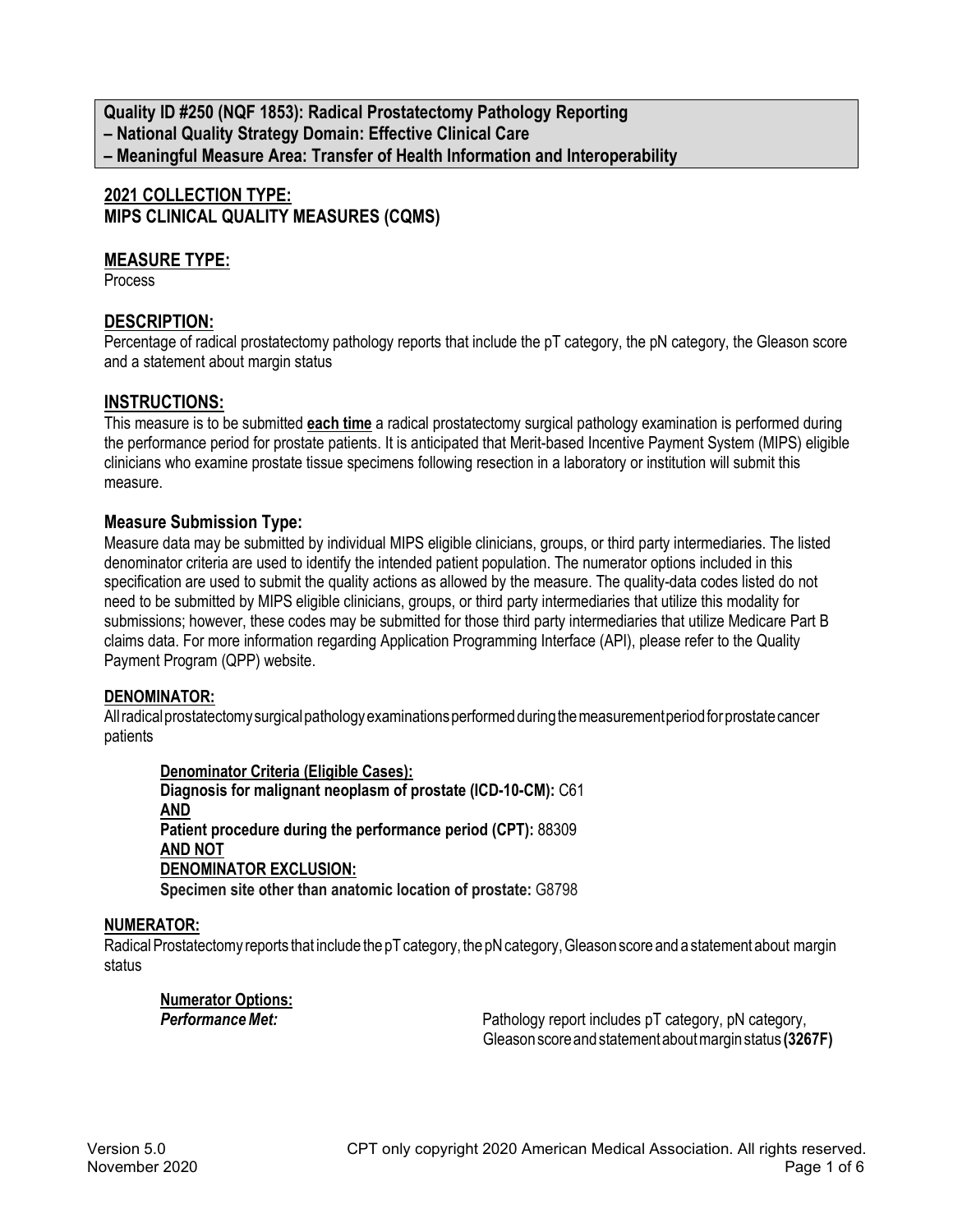| <b>OR</b> | <b>Denominator Exception:</b> | Documentation of medical reason(s) for not including pT<br>category, pN category, Gleason score and statement<br>about margin status in the pathology report (e.g.,<br>specimen originated from other malignant neoplasms,<br>transurethral resections of the prostate (TURP), or<br>secondary site prostatic carcinomas) (3267F with 1P) |
|-----------|-------------------------------|-------------------------------------------------------------------------------------------------------------------------------------------------------------------------------------------------------------------------------------------------------------------------------------------------------------------------------------------|
|           | <b>Performance Not Met:</b>   | pT category, pN category, Gleason score and statement<br>about margin status were not documented in pathology<br>report, reason not otherwise specified (3267F with 8P)                                                                                                                                                                   |

### **RATIONALE:**

**OR**

Therapeutic decisions for prostate cancermanagement are stage driven and cannot bemadewithout a complete set of pathology descriptors. Incomplete pathology reports for prostate cancer may result in misclassification of patients, rework anddelays,andsuboptimalmanagement.TheCollegeofAmericanPathologistsCancerCommitteehas produced an evidencebased protocol/checklist of essential pathologic parameters that are recommended to be included in prostate cancer resection pathology reports. Conformance of pathology reports with the CAP checklist is a requirement for Cancer Center certification by the ACS.

Theprotocolrecommends the useoftheTNMStagingSystemforcarcinomaoftheprostateof theAmerican Joint Committee onCancer(AJCC)and the InternationalUnionAgainstCancer(UICC) (AJCC, 2017). Theradical prostatectomy checklist also includes extraprostatic extension.

In a studyofcancerrecurrencefollowingradicalprostatectomy,itwasnotedthat"Therelativelyhighproportionof patientswho have biopsy-proven local recurrence who have organ-confined disease is probably inaccurate and, in large part, reflects under sampling and under recognition of extraprostatic extension" (Ripple et al 2000 Mod Path).

TheCAP Q probesdata(2006)indicatethat11.6%of prostate pathologyreportshadmissingelements.Extent of invasion (pTNM) was most frequently missing (52.1% of the reports missing elements), and extraprostatic extension was the second most frequently missing (41.7% of the reports missing elements). Margin status was missing in 8.3% of reports.

A sampling from prostate cancer cases in 2000 through 2001 from the College of Surgeons National Cancer Data Base found only 48.2% of surgical pathology reports for prostate cancer documented pathologic stage similar to the more recent data from the CAP Q probes study. The NCDB data showed the Gleason score was present 86.3% of the time, slightly less than the 100% compliance found in the CAP Q probes study and thatmargin status was present in 84.9% of reports.

#### **CLINICAL RECOMMENDATION STATEMENTS:**

Patient management and treatment quidelines promote an organized approach to providing quality care. The (American College of Surgeons Committee on Cancer) CoC requires that 90% of pathology reports that include a cancer diagnosis containthescientificallyvalidateddataelementsoutlinedin the surgicalcasesummarychecklistof the Collegeof American Pathologists (CAP) publication Reporting on Cancer Specimens. The College regards the reporting elements in the "Surgical Pathology Cancer Case Summary (Checklist)" portion of the protocols as essential elements of the pathology report.However, the mannerinwhichtheseelementsarereportedisat the discretionofeachspecific pathologist, taking into account clinician preferences, institutional policies, and individual practice.

Pathologic staging is usually performed after surgical resection of the primary tumor. Pathologic staging depends on pathologic documentation of the anatomic extent of disease, whether or not the primary tumor has been completely removed.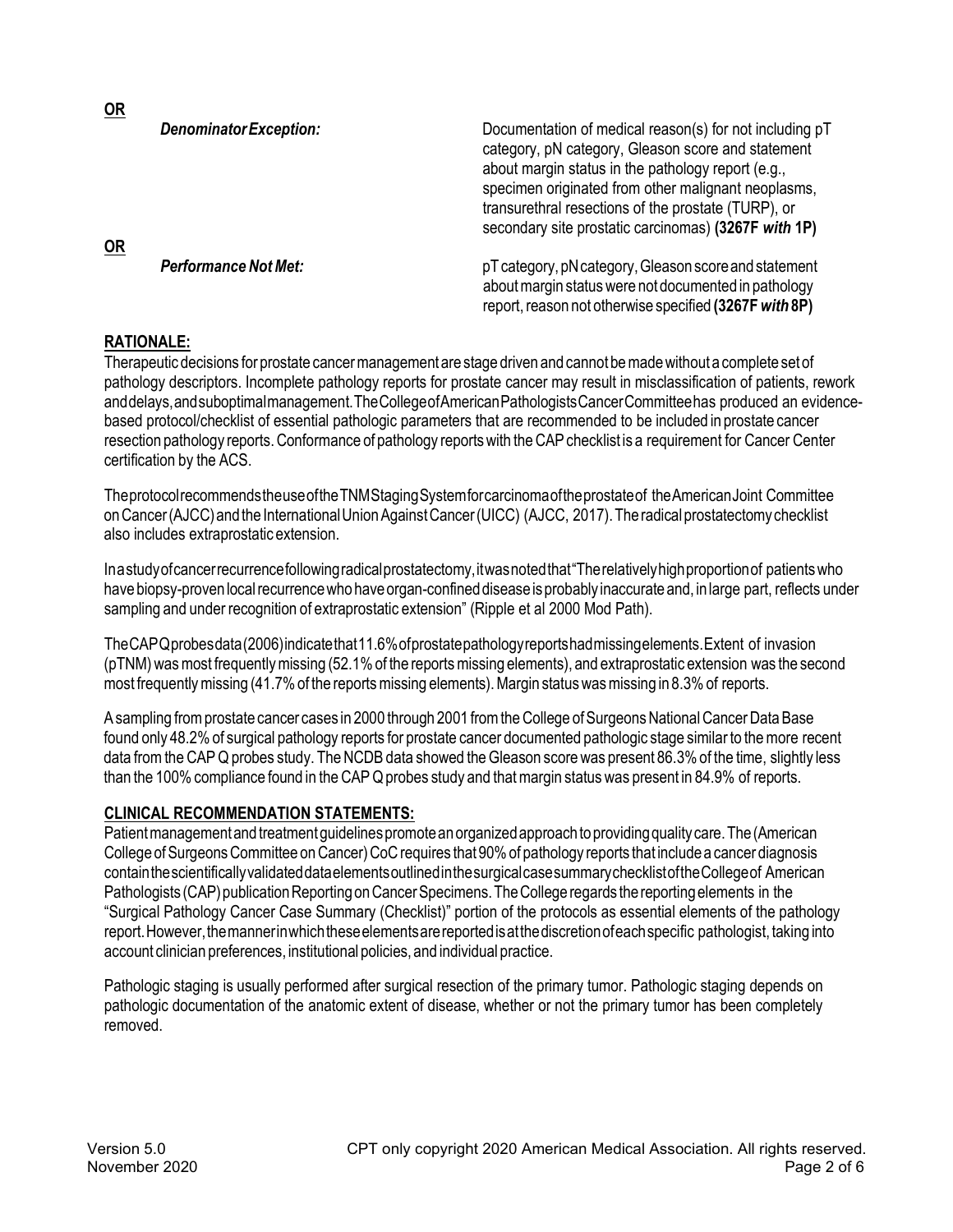#### CAP August 2019 Protocol [for the Examination of Specimens From Patients With Carcinoma of the Prostate Gland](https://documents.cap.org/protocols/cp-malegenital-prostate-radicalprostatectomy-19-4041.pdf)

## **COPYRIGHT: THE MEASURES AND SPECIFICATIONS ARE PROVIDED "AS IS" WITHOUT WARRANTY OF ANY KIND.**

© 2007 and © 2020 College of American Pathologists. All Rights Reserved.

Limited proprietary coding is contained in the Measure specifications for convenience. Users of the proprietary code sets should obtain all necessary licenses from the owners of these code sets. The College of American Pathologists disclaims all liability for use or accuracy of any Current Procedural Terminology (CPT®) or other coding contained in the specifications.

CPT® contained in the Measures specifications is copyright 2004-2020 American Medical Association. ICD-10 is copyright 2020 World Health Organization. All rights reserved.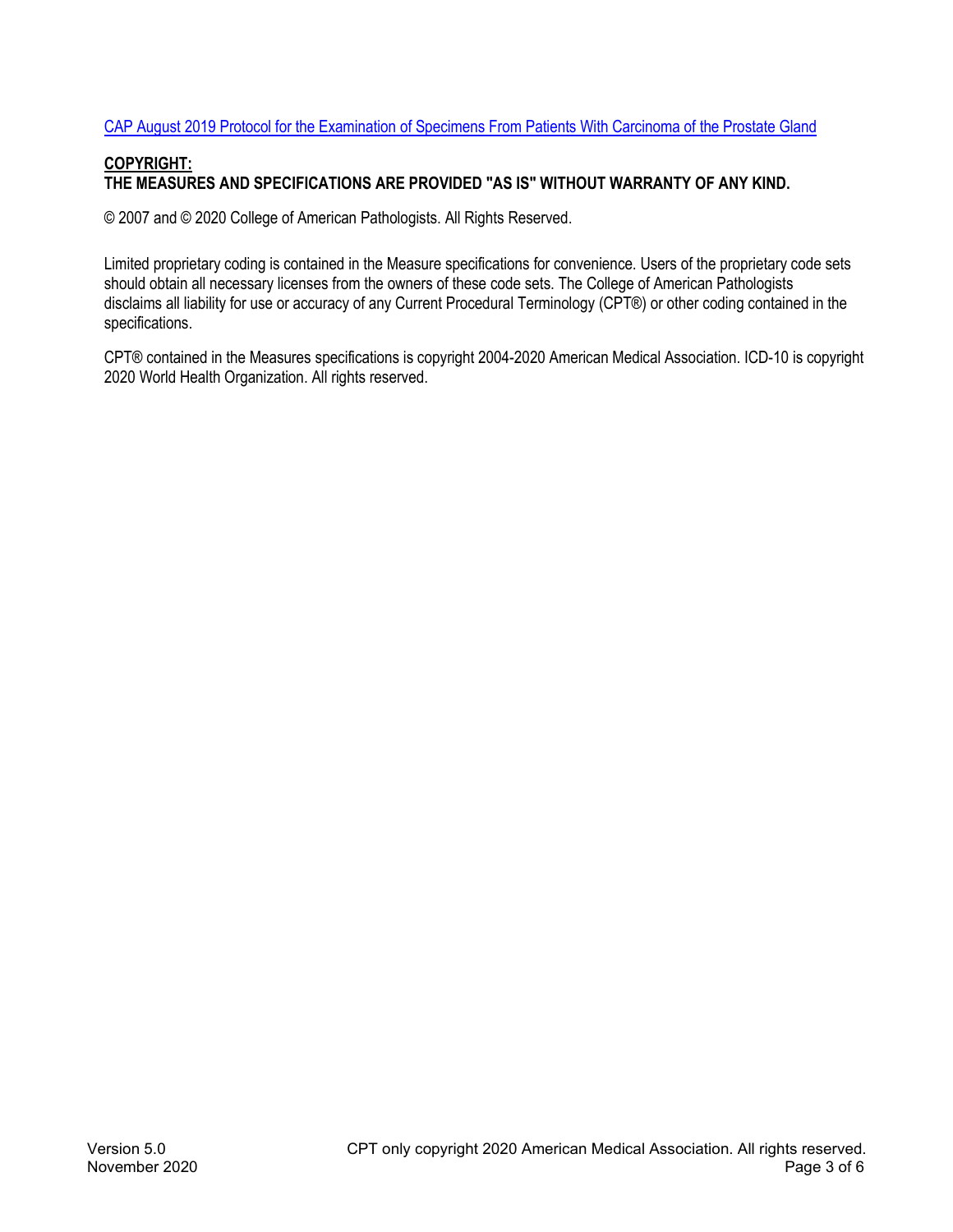#### **2021 Clinical Quality Measure Flow for Quality ID #250 (NQF 1853): Radical Prostatectomy Pathology Reporting**

Disclaimer: Refer to the measure specification for specific coding and instructions to submit this measure.



\*See the posted measure specification for specific coding and instructions to submit this measure. NOTE: Submission Frequency: Procedure

Data Completeness Numerator (70 procedures) – Denominator Exception (b=10 procedures) = 60 procedures

CPT only copyright 2020 American Medical Association. All rights reserved.<br>The measure diagrams were developed by CMS as a supplemental resource to be used<br>in conjunction with the measure specifications. They should not b substitution for the measure specification. v5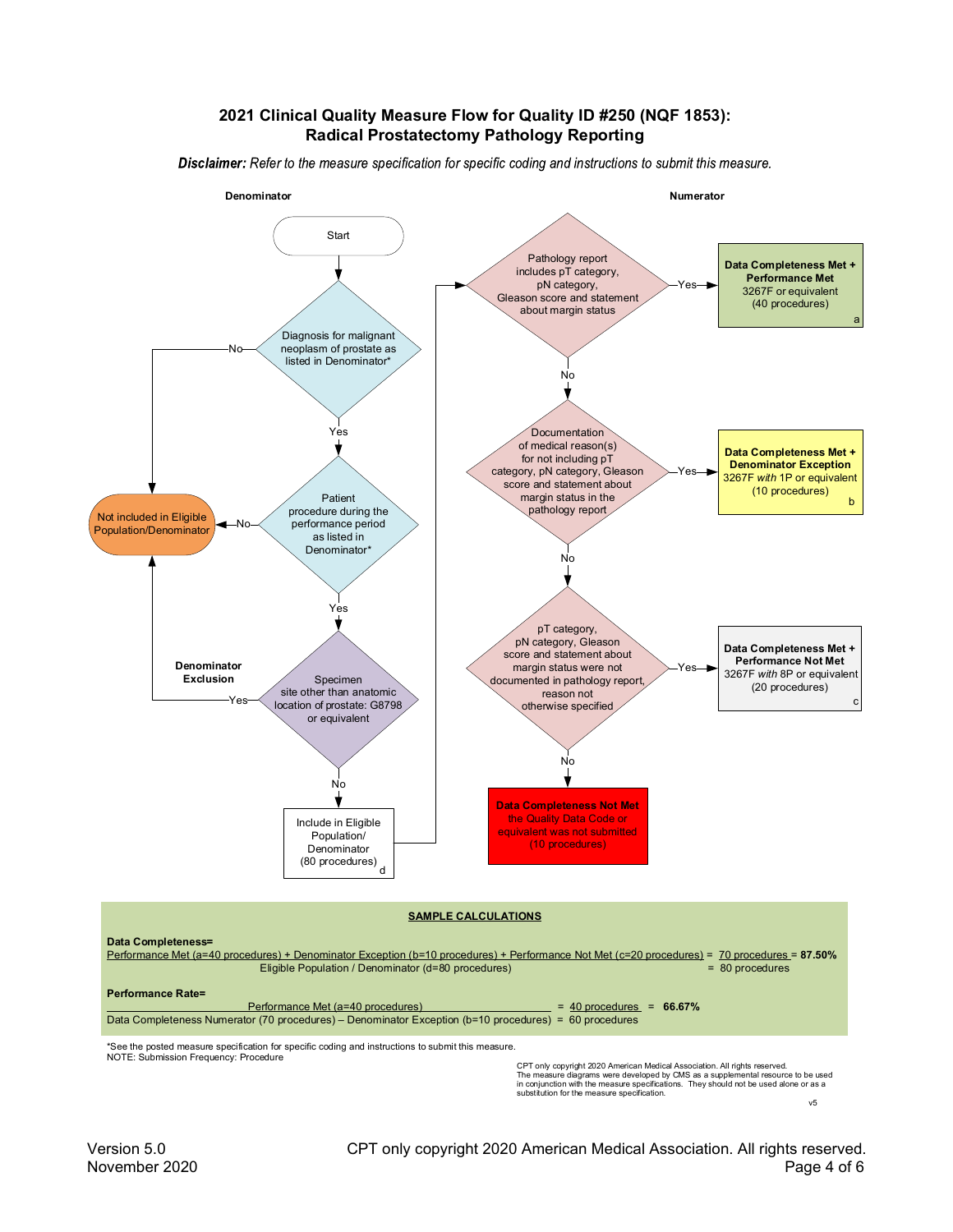# **2021 Clinical Quality Measure Flow Narrative for Quality ID #250 (NQF 1853): Radical Prostatectomy Pathology Reporting**

 *Disclaimer: Refer to the measure specification for specific coding and instructions to submit this measure.*

- 1. Start with Denominator
- 2. Check *Diagnosis for malignant neoplasm of prostate as listed in Denominator\**:
	- a. If *Diagnosis for malignant neoplasm of prostate as listed in Denominator\** equals No, do not include in *Eligible Population/Denominator*. Stop processing.
	- b. If *Diagnosis for malignant neoplasm of prostate as listed in Denominator\** equals Yes, proceed to check Procedure Performed.
- 3. Check *Patient procedure during the performance period as listed in Denominator\**:
	- a. If *Patient procedure during the performance period as listed in Denominator\** equals No, do not include in *Eligible Population/Denominator*. Stop processing.
	- b. If *Patient procedure during the performance period as listed in Denominator\** equals Yes, proceed to check *Specimen site other than anatomic location of prostate*.
- 4. Check *Specimen site other than anatomic location of prostate*:
	- a. If *Specimen site other than anatomic location of prostate* equals Yes, do not include in *Eligible Population/Denominator*. Stop processing.
	- b. If *Specimen site other than anatomic location of prostate* equals No, include in *Eligible Population/Denominator*.
- 5. Denominator Population:
	- Denominator Population is all Eligible Procedures in the Denominator. Denominator is represented as Denominator in the Sample Calculation listed at the end of this document. Letter d equals 80 procedures in the Sample Calculation.
- 6. Start Numerator
- 7. Check *Pathology report Includes pT category, pN category, Gleason score and statement about margin status*:
	- a. If *Pathology report Includes pT category, pN category, Gleason score and statement about margin status* equals Yes, include in *Data Completeness Met and Performance Met*.
		- *Data Completeness Met and Performance Met* letter is represented in the Data Completeness and Performance Rate in the Sample Calculation listed at the end of this document. Letter a equals 40 procedures in Sample Calculation.
	- b. If *Pathology report Includes pT category, pN category, Gleason score and statement about margin status* equals No, proceed to check *Documentation of medical reason(s) for not including pT category, pN category, Gleason score and statement about margin status in the pathology report*.
- 8. Check *Documentation of medical reason(s) for not including pT category, pN category, Gleason score and statement about margin status in the pathology report*: